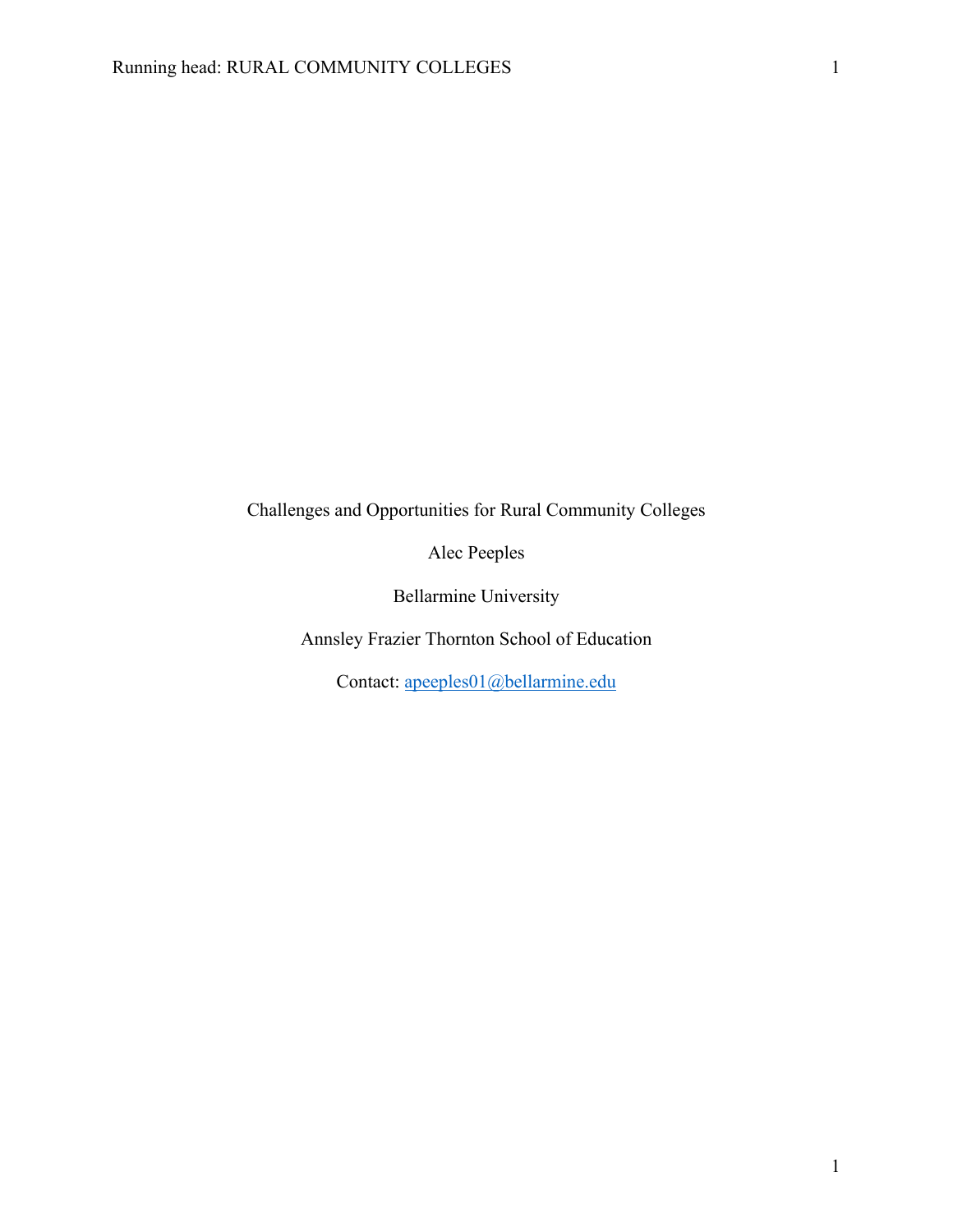## **Challenges and Opportunities for Rural Community Colleges**

Over half of all public community colleges are designated as rural (Cejda, 2010). These institutions are in a precarious situation in which they are expected to serve some of our nation's most neglected communities. Rural students often face barriers such as lack of resources, lowperforming secondary schools, poor preparation in high school, lack of tradition and precedence in attending college, and limited technology connectivity (Scott et al., 2016). According to MDC (2003), rural community colleges also must contend with high drop out rates (p. 7) while a survey by Harvard T.H. Chan School of Public (HSPH) found that "four in ten rural parents of children over age 18 (43%) say their children have moved out of their local community." MDC (2003) goes on to say, "[rural communities] often struggle to combat the sense of powerlessness that comes from absentee ownership of land and resources, a one-industry economy, [and] high dependence on government programs and transfer payments" (p. 7).

Many of these issues are systemic, meaning community colleges won't be able to fully address the root causes on their own. However, by educating community members and advocating on their behalf, rural community colleges can make begin to make progress in these communities. This paper examines the challenges faced by rural community colleges, as well as explores various initiatives, programs, and services rural community colleges are offering to overcome these challenges in order to advocate for social justice and community improvement.

#### **Challenges**

Many rural communities are defined by their economic drivers, such as "coal country" and "steel country" (Buckwalter et al., 2019). As society and technology have evolved, many of these one-industry economies have been left behind. This is not a recent issue. In *The People Left Behind: A Report,* the 1967 report on rural poverty commissioned by President Lyndon B.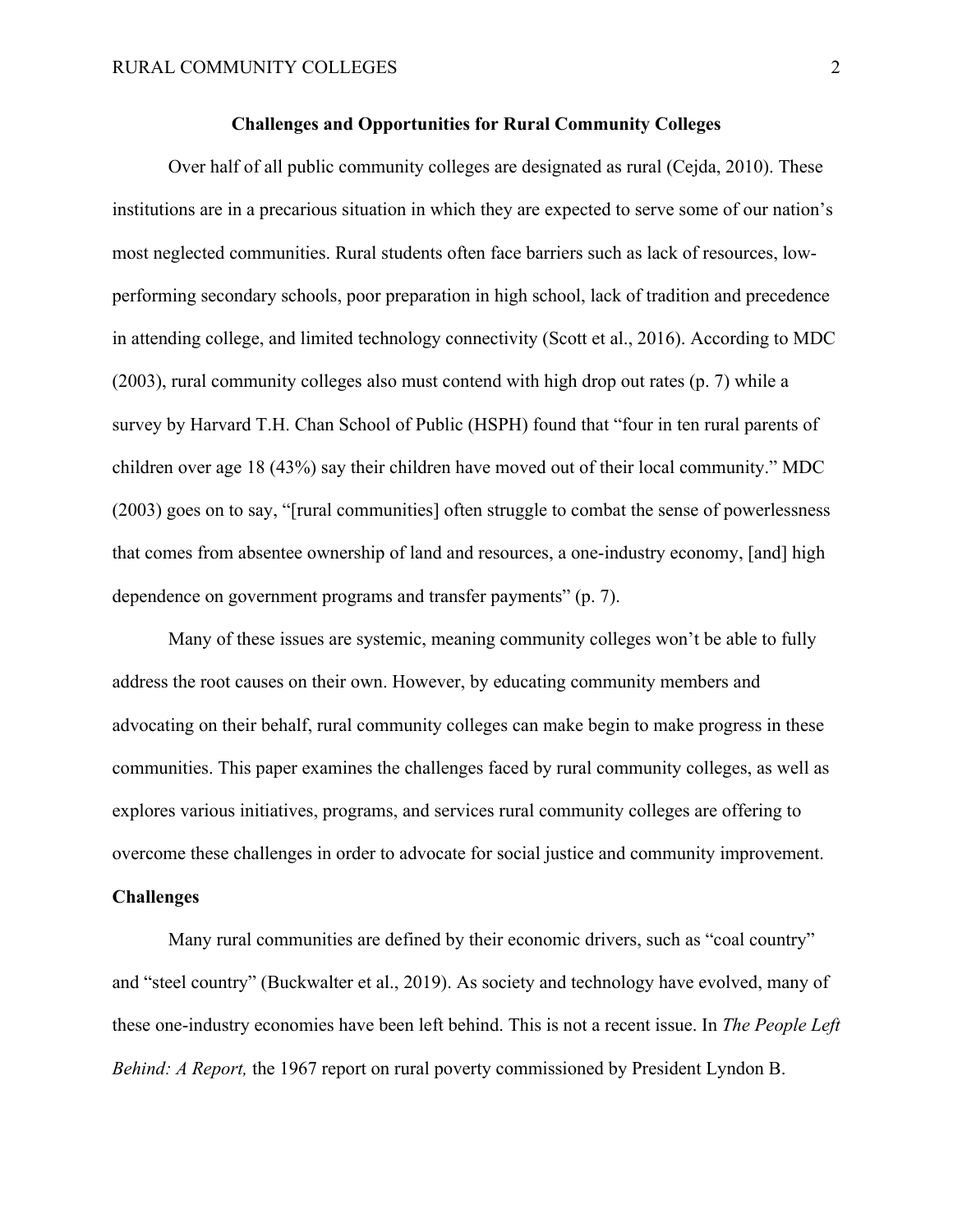### RURAL COMMUNITY COLLEGES 3

Johnson, states "[Rural poverty] affects some 14 million Americans. Rural poverty is so widespread, and so acute, as to be a national disgrace…" (United States & Breathitt, 1967, p. 9). This number equates to 25% of the rural population, almost double that of the urban poverty rate (University of Wisconsin–Madison Institute for Research on Poverty, 2020).

Over 50 years after Johnson's *The People Left Behind,* systemic issues such as low incomes, high unemployment, low educational attainment, poor housing, and malnutrition (United States & Breathitt, 1967) continue to plague rural communities. A notable symptom of these issues found in many students is a lack of confidence, lack of cultural capital, and a lack of cognitive development (Hlinka, 2017). As such, community must offer remediation to assist students as they transition to higher education while also working to rectify and reform the underlying systemic issues originating from generational poverty.

Many of the issues that affect communities also can slow growth and progress within the institution. One such challenge is attracting and retaining qualified faculty. Cejda (2010) lists issues such as the rural environment, finances, hiring process, and socialization as primary blockers in recruitment and retention. Reports indicate that "the lack of cultural, social, shopping, and recreational amenities in rural areas" (Cejda, 2010) creates major disadvantages for these institutions. Furthermore, due to the struggling economies in the communities, many institutions find themselves unable to offer salaries that are competitive with their urban and suburban counterparts. Maldanado (as cited by Cejda, 2010) reported an average salaries of \$46,535 at rural-serving institutions, \$59,960 at suburban-serving institutions, and \$55,942 at urban-serving institutions. If community colleges are to make a concerted effort to help these communities, attracting the best faculty and staff must be a priority.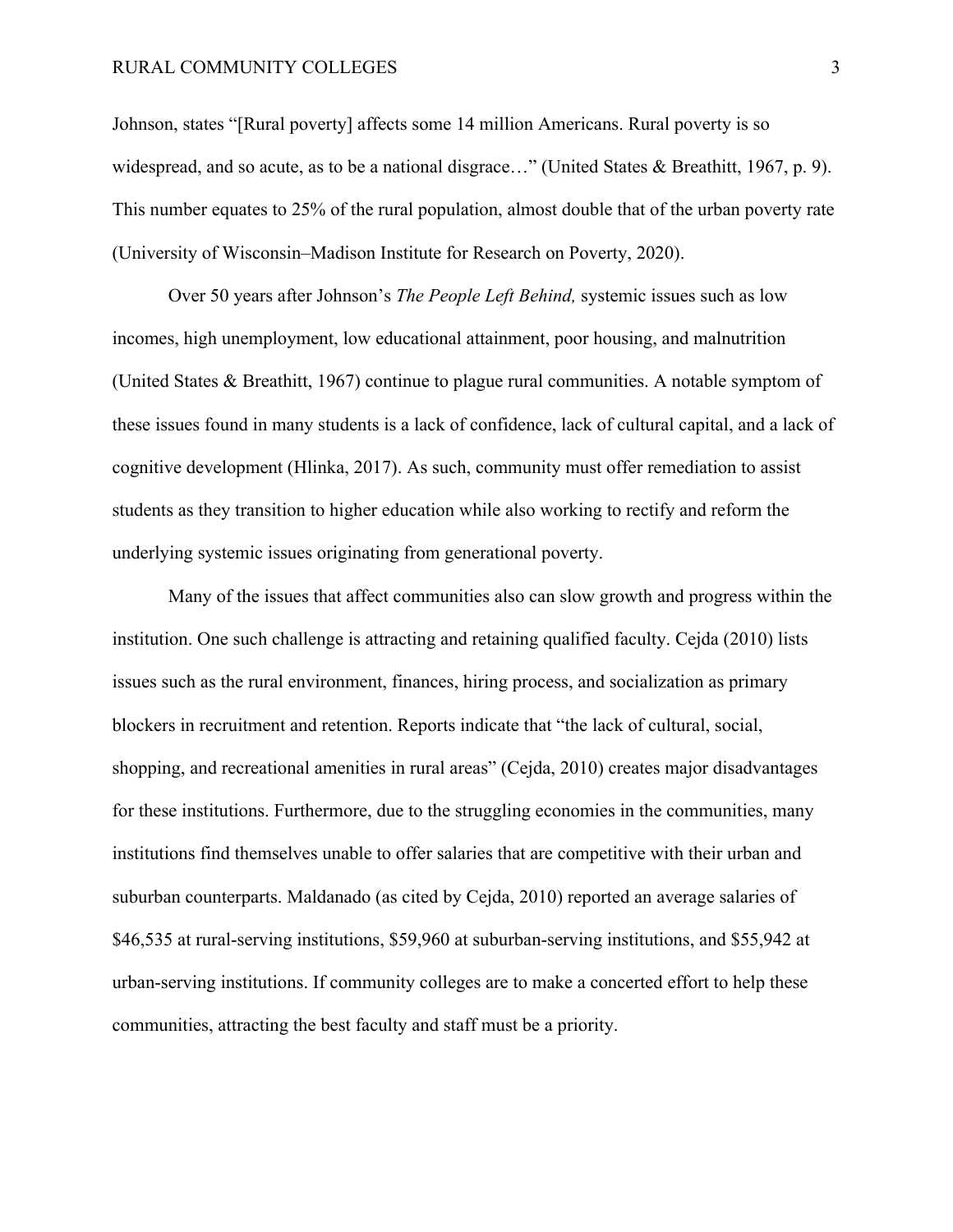No discussion of rural communities and the challenges would be complete without addressing diversity, and social inequality. According to MDC (2003), "The more divided a community is along lines of class and race, the more difficult it is to start and sustain a collaborative, comprehensive development effort" (p. 10). HSPH found that "44% of Latinos living in rural areas say they think Latinos are discriminated against in their local community," while 36% of African Americans living in rural areas also report being discriminated against. Notably, the issues of discrimination does not end at race, it also can encompass political affiliation. HSPS goes on to report that "37% of adults who identify as liberals say liberals face discrimination in their local community." These statistics all demonstrate that infighting amongst rural communities is prevalent, and any social justice reform in these communities will need to be all-encompassing.

Lastly is the issue of cultural capital along with community and family values. According to Hlinka et al. (2017), rural students report that "community and family values of education" can fall short in their push to attend and complete college. Furthermore, the report notes that "students are challenged with possessing cultural capital that enables them to overcome the pull of family obligations" (Hlinka et al., 2017). These two sentiments are often misunderstood or misrepresented. Critics often suggest that rural students are unmotivated. Cejda (2010) reported faculty dismay regarding the lack of motivation displayed by students attending rural community colleges. However, the issue is not motivation, but one of upbringing, values, and the local culture. Hlinka et al. (2017) reports one students thoughts on familial obligations:

"Everyone has their certain job they have to do and if something else gets in the way of that, well, it'll just have to. One or the other has to be chosen. There's no way to go here and go there at the same time. You can't do both. It's just a kind of pull. [And if it came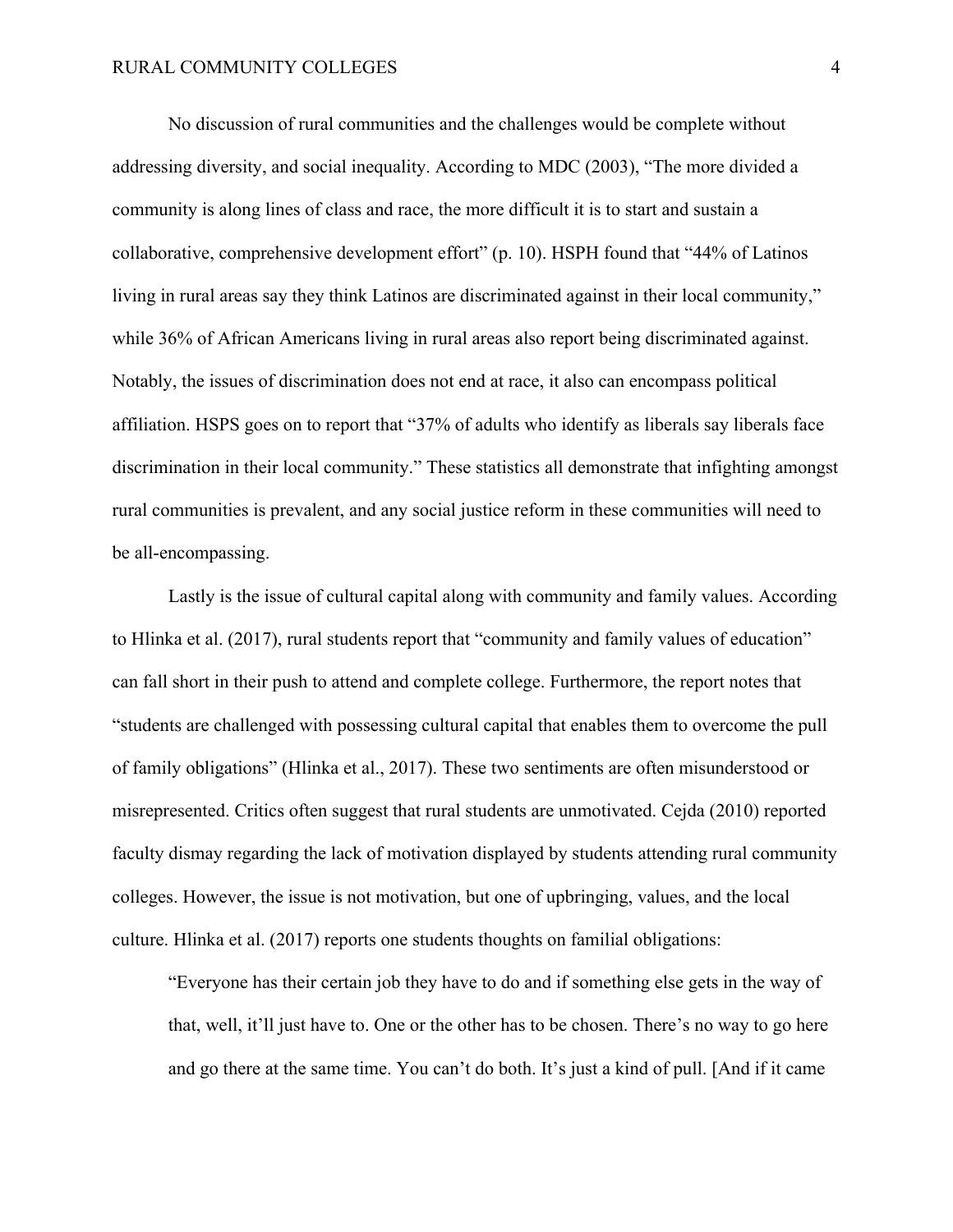down to studying for your math final versus visiting someone [in the hospital]?] Yeah. You're going to visit."

The concept of familial obligation is deeply ingrained in most rural communities. At the core of this issue is cultural capital. Cultural capital is described by Bourdieu (1985) as "A person's education (knowledge and intellectual skills) that provides advantage in achieving a higher social-status in society." This is demonstrated by the conflict of priorities many rural students face when balancing school and family.

Several other non-educational barriers also prohibit rural community college students. These include a lack of child-care services, reliable transportation, financial aid (Bell et al. as cited by Scott et al., 2009), and inadequate internet access (Scott et al., 2009). Issues such as these present immediate barriers, therefor they serve as immediate needs for rural community colleges to address. The next section will explore several ways these issues are currently being addressed, as well as opportunities that exist to further the mission.

# **Opportunities**

Often rural community colleges are a pillar of the community. As such, they are especially capable of advocating and implementing change, social justice, and community outreach. The desire for a better future is persistent in these communities. HSPH (2018) reported "The top two approaches that rural Americans believe would be very helpful to improve their local economy are creating better long-term job opportunities (64%) and improving the quality of local public schools (61%)." Addressing both of these issues would not only benefit the community, but also the institution's education, recruitment, and retention efforts.

Community colleges can have a large impact on local employment. Crookston & Hooks (2012) found that communities with an established community college experienced significantly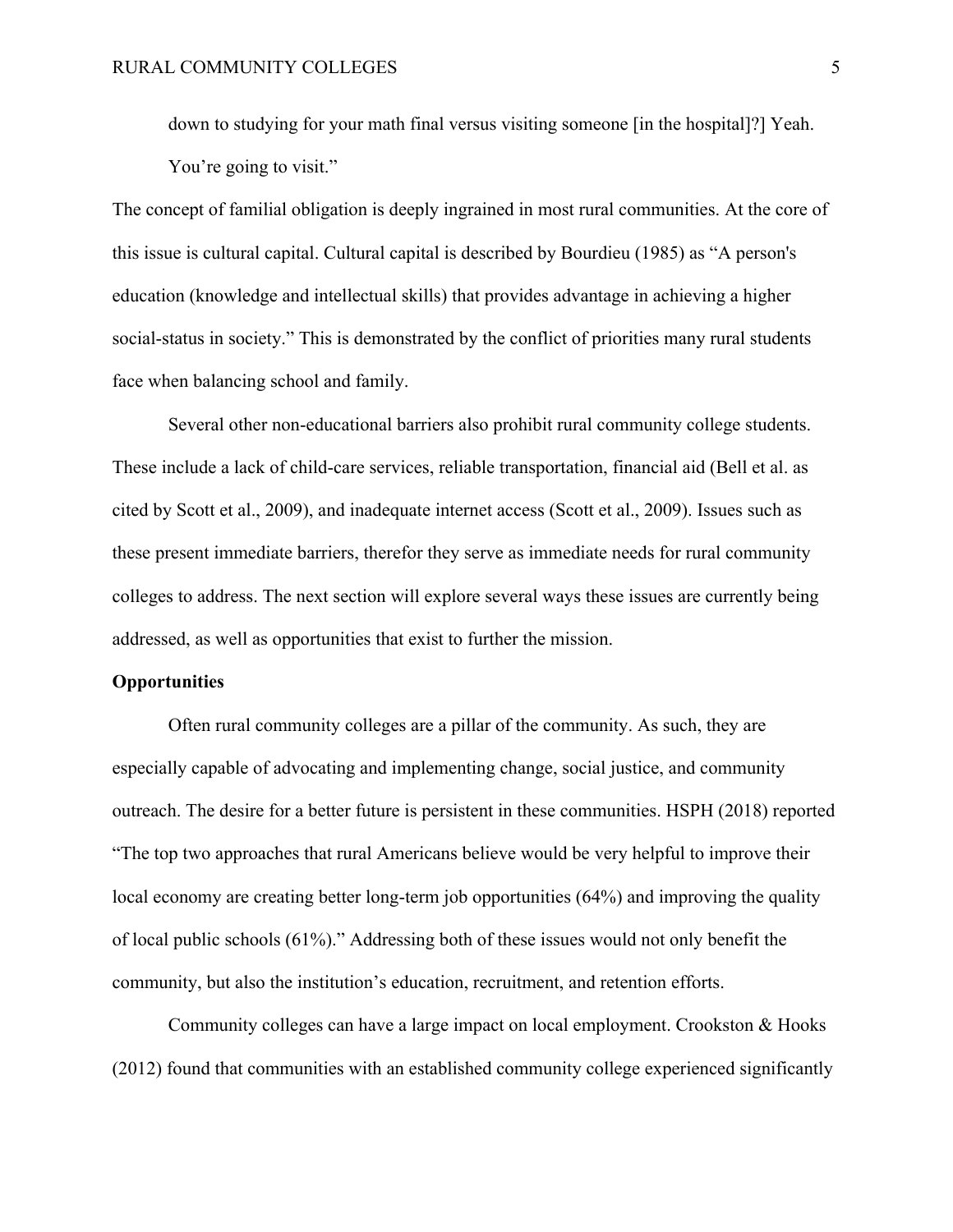#### RURAL COMMUNITY COLLEGES 6

more job growth than those without. Some of this burden falls onto the national and state governments to provide funding; Crookston & Hooks (2012) note, "Counties where state appropriations for community colleges fell the fastest suffered significant decreases in employment." It does seem that efforts are being made, particularly towards these programs. Michael Pastor, workforce training director for Gila Community College, states that while funding can be severely lacking in many areas, "We do receive workforce development funding, which is really beneficial to a community college like ours" (Bosch, 2018).

One program aiming to improve employment opportunities is the CCC2WORK program offered by Coconino Community College. This program offers "affordable pathway to skilled jobs in science, nursing and emergency services" (Bosch, 2018). Additionally, CCC partners with local hospitals and first responders to provide job opportunities for nursing and EMT students (Bosch, 2018). There are many other programs such as this one, aiming to partner with local business of all industries in order to provide a clear professional pathway for students and recent graduates. These programs are vital in addressing the employment issues faced by rural communities. Buckwalter & Togila (2019) stress this importance when stating that a core responsibility of rural community colleges " includes partnering with workforce organizations, adult basic education, and a variety of other community-based organizations to provide adults and non-traditional learners with supportive, streamlined, educational pathways toward familysustaining jobs."

Another important partnership is that of community colleges and local secondary institutions. Orr (2019), noted that these collaborations typically focus on the following goals: raising standards, professional development, and curriculum and program development; educating students, parents and educators about the changing labor market; increasing the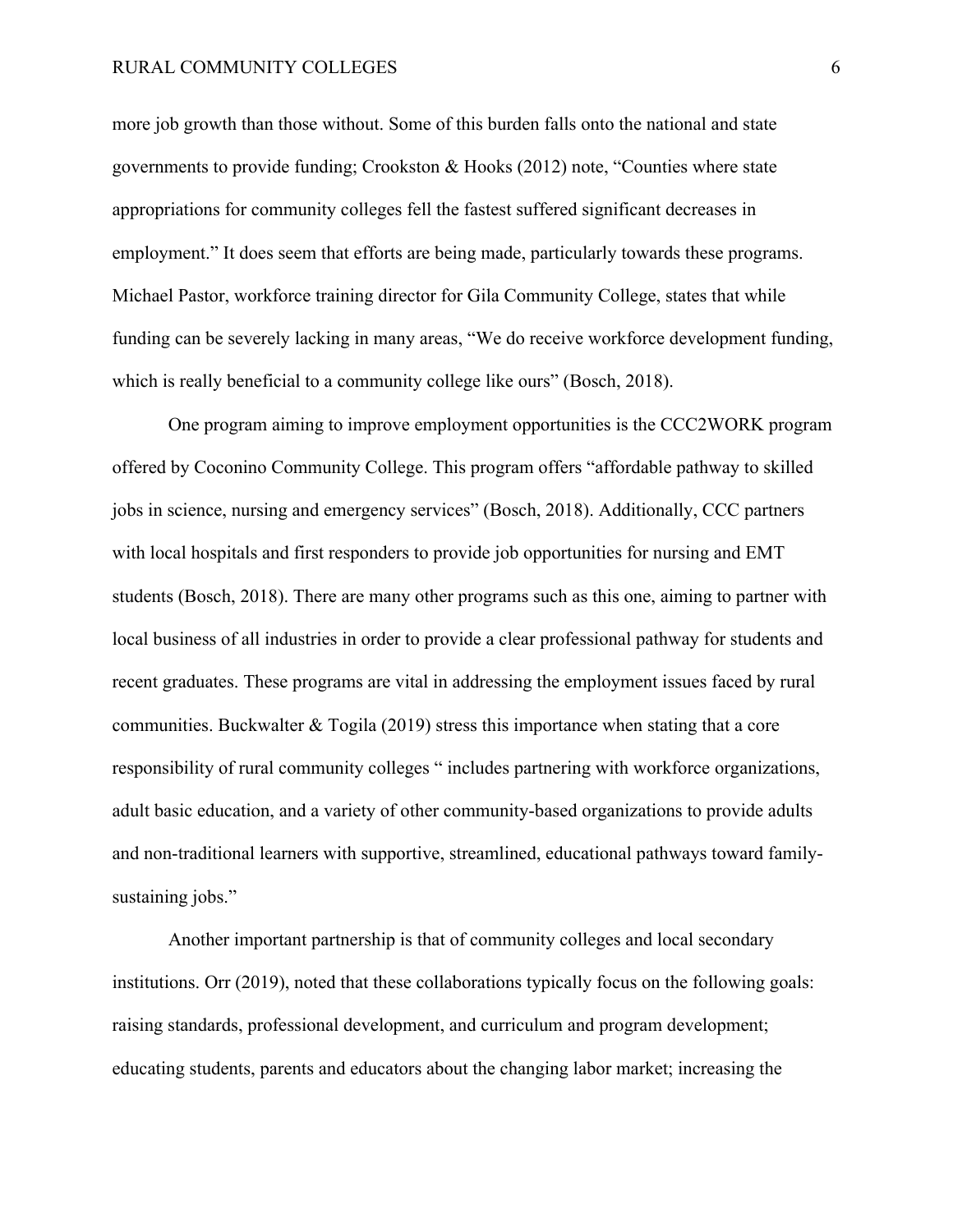#### RURAL COMMUNITY COLLEGES 7

perceived value of post-secondary education; and simplifying students' transition. Orr (2019) goes on to state that, "This commitment to improving the public schools as well as their own institutions seemed to be critical for fuller integration of the community colleges and secondary schools in forging a seamless transition system." By partnering with secondary school and other community educational institutions, community colleges can ensure that area children are meeting all the developmental milestones necessary to a successful college experience.

Alleman & Holly (2013) state that the "barrier of qualification is the foremost hurdle that must be cleared," when considering how to interest students in postsecondary education. Alleman & Holly (2013) go on to list several ways that these hurdles can be alleviated by community colleges: offering tutoring services to secondary students, supplying mini-grants to help secondary teachers fund their classroom efforts, offering supplementary learning experiences, and harnessing the social networks, particularly of underrepresented groups, to spread information. Low-income students in particular can struggle from the lack of exposure to higher education. Many of these students have never considered life after high school, or they harbor unrealistic expectation (Alleman & Holly, 2013). In such cases it is vital that community colleges work with secondary schools to provide education and advising on all matters of higher education, including academics, financial aid. Doing so will help ensure students enter higher education equipped for success.

One program that works to bridge the gap from high school to community college is the dual-credit program offered by Kentucky Community and Technical College System (KCTCS). The dual-credit program offers high school students to enroll in courses that will count for both college and high school credit (Roggow, 2014, p. 7). This gives students a head start, motivates them to continue earning credits, and saves future tuition dollars. Bronx Community College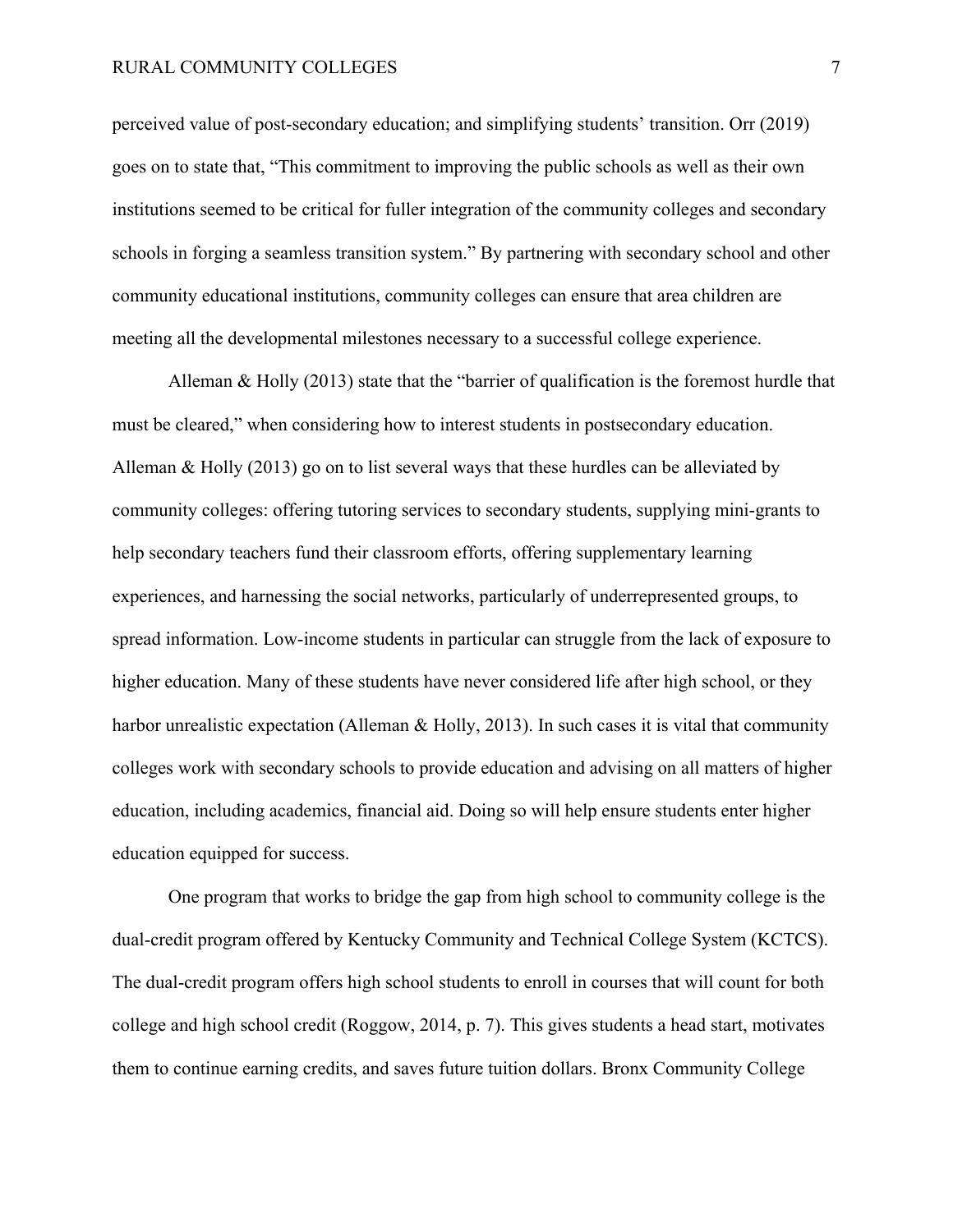(BCC), while not rural, is another example of successful partnership between a community college and local secondary institutions. BCC launched a new Criminal Justice Program with the aim of supporting Hispanic high school students earn an associate's degree and subsequently transition into a four-year institution. Through a dual-enrollment initiative, an investment in supplemental instruction (tutoring, workshops, peer-mentoring, etc.), and various other academic support tools, BCC found their program to be a huge success in serving a historically at-risk population (Roggow, 2014, pp. 27-28).

Last, but perhaps most importantly, is the issue of social justice and diversity. Peterson (2016) illustrates this point in the following passage:

"Outside of the large urban areas, many of us in the United States live in areas where most people around us look, speak, and act like we do. Generally, we, as a human species, have protected ourselves for thousands of years by living with people who are like us. We often speak using "us" versus "them" and don't understand the "other." When we are encounter people who are not like us, things can get sometimes get uncomfortable."

Creating spaces that are inclusive can provide many rural community members the opportunity to interact with people from different cultures and backgrounds, removing the "us" versus "them" mentality. Snow College, located in the predominantly white town of Ephraim, UT, works to bring diversity to the community by offering exchange programs, actively recruiting students from different states and countries, and features a Center for Global Engagement (Peterson, 2016). Peterson (2016) notes that something as simple as "having a classmate, teammate or roommate from another culture or country can be a life-changing experience."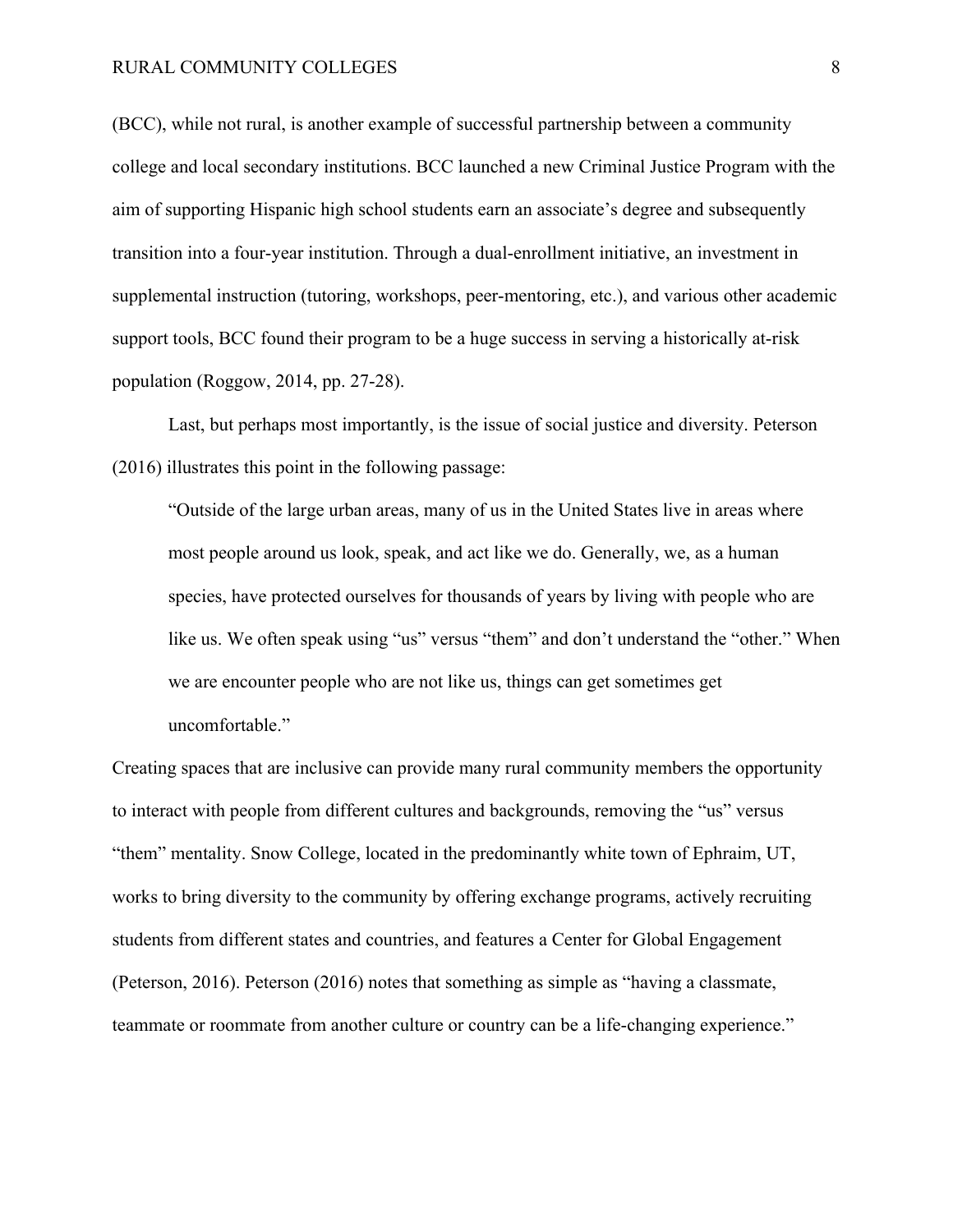It should be noted that surface-level seminars and training sessions are not suffice in undoing the injustice in these communities. According to MDC (2003), "having a seat at the table is not enough – silent interests must be encouraged to have a voice and to participate fully in the work." Addressing issues such as inclusion, equity and power must take the center of any rural community college's mission. Coahoma Community College, located in rural Mississippi, achieved this by campaigning and supporting a local minority team leader in their bid for state legislature (MDC, 2003). Additionally, community colleges can promote civic engagement by partnering with sites that allow students to critically understand their community social issues, developing learning outcomes that account for community needs, and providing opportunities for students to reflect and synthesize their experiences (Roggow, 2014, pp. 38-42).

## **Conclusion**

Many systemic issues face rural communities, slowing or outright preventing economic and social growth. Rural community colleges, with careful consideration, funding, and partnerships, can work to address many such issues, lifting their communities up. While generational poverty and economic depression is at the center of much of this discussion, social just for black, indigenous, people of color, and LGBT communities must not be overlooked. Rural communities are often identified as non-inclusive spaces. A commitment to equity and justice in these communities will dismantle the outside perceptions of these rural communities, as well as prepare residents for today's global society.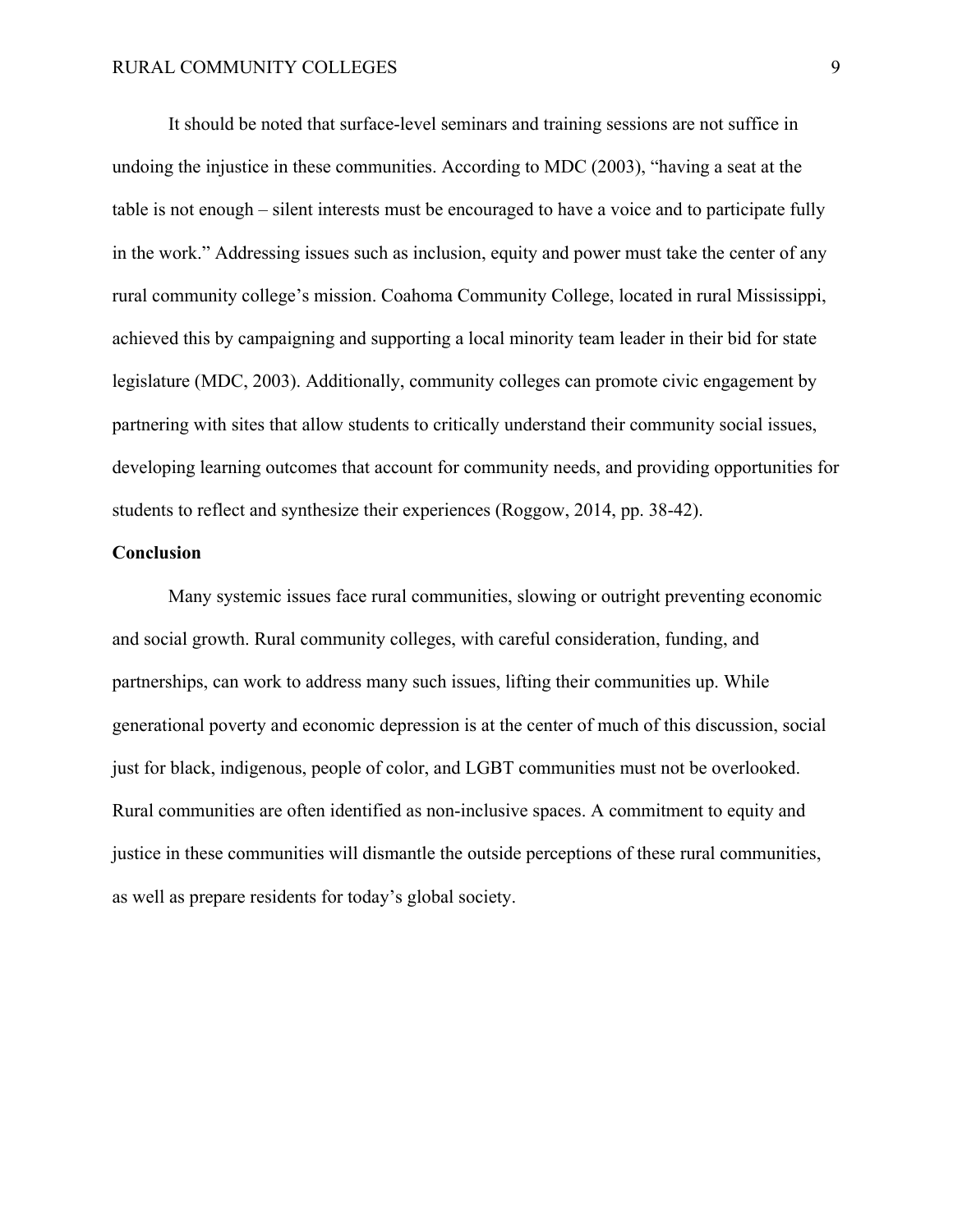# **References**

- Alleman, N. F., & Holly, N. L. (2013). Multiple points of contact: Promoting rural postsecondary preparation through school-community partnerships. *The Rural Educator*, 34(2). doi:10.35608/ruraled.v34i2.398
- Bosch, G. (2018). Rural community colleges adding workforce training programs to drive employment for local residents. *Chamber Business News*. Retrieved from https://chamberbusinessnews.com/2018/09/20/rural-community-colleges-addingworkforce-training-programs-to-drive-employment-for-local-residents/
- Bourdieu, P. (1985). The forms of capital. *Handbook of Theory of Research for the Sociology of Education,* pp. 46–58
- Buckwalter, V. & Togila, J. (2019). Accelerating opportunity in rural regions: Designing pathway programs for adults and other non-traditional learners. *Jobs for the Future*. https://eric.ed.gov/?id=ED594024
- Cejda, B. D. (2010). Faculty issues in rural community colleges. *New Directions for Community Colleges*, 2010(152), 33–40. https://doi-org.libproxy.bellarmine.edu/10.1002/cc.425
- Crookston, A., & Hooks, G. (2012). Community colleges, budget cuts, and jobs: The impact of community colleges on employment growth in rural U.S. counties, 1976-2004. *Sociology of Education*, 85(4), 350–372. https://doi.org/10.1177/0038040712441376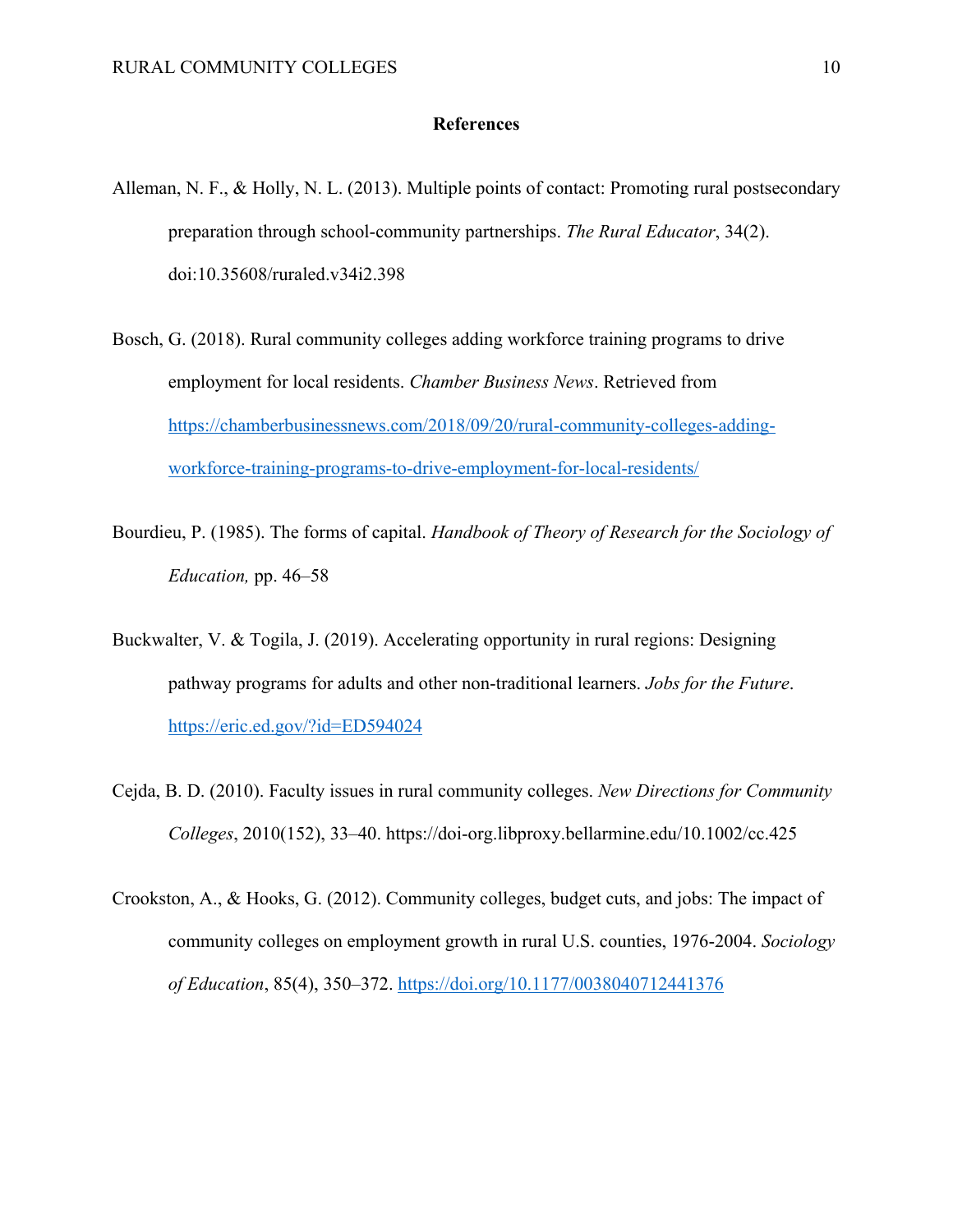Harvard T.H. Chan School of Public Health. (2018). Views and experiences of rural Americans. *Public Opinion Poll Series.* Retrieved from https://www.rwjf.org/en/library/research/2018/10/life-in-rural-america.html

- Hlinka, K. R. (2017). Tailoring retention theories to meet the needs of rural Appalachian community college students. *Community College Review*, 45(2), 144–164. https://doiorg.libproxy.bellarmine.edu/10.1177/0091552116686403
- MDC, I. . C. H. N. (2003). Revitalizing rural communities: Lessons from the rural community college initiative. https://eric.ed.gov/?id=ED478368
- Mckinney, L., & Novak, H. (2013). The relationship between FAFSA filing and persistence among first-year community college students. *Community College Review*, 41(1), 63-85.
- Peterson, A. (2016). Diversity in a rural community college. *Diverse: Issues in Higher Education*, 33(23), 27.
- University of Wisconsin–Madison Institute for Research on Poverty. (2020). Many rural Americans are still "Left Behind". Retrieved from https://www.irp.wisc.edu/resource/many-rural-americans-are-still-left-behind/
- Roggow, M. J. (2014). Strengthening community colleges through institutional collaborations: New directions for community colleges, number 165. Retrieved from https://ebookcentral-proquest-com.libproxy.bellarmine.edu
- Scott, S., Miller, M. T., & Morris, A. A. (2016). Rural community college student perceptions of barriers to college enrollment. *Academic Leadership Journal in Student Research*, 4.